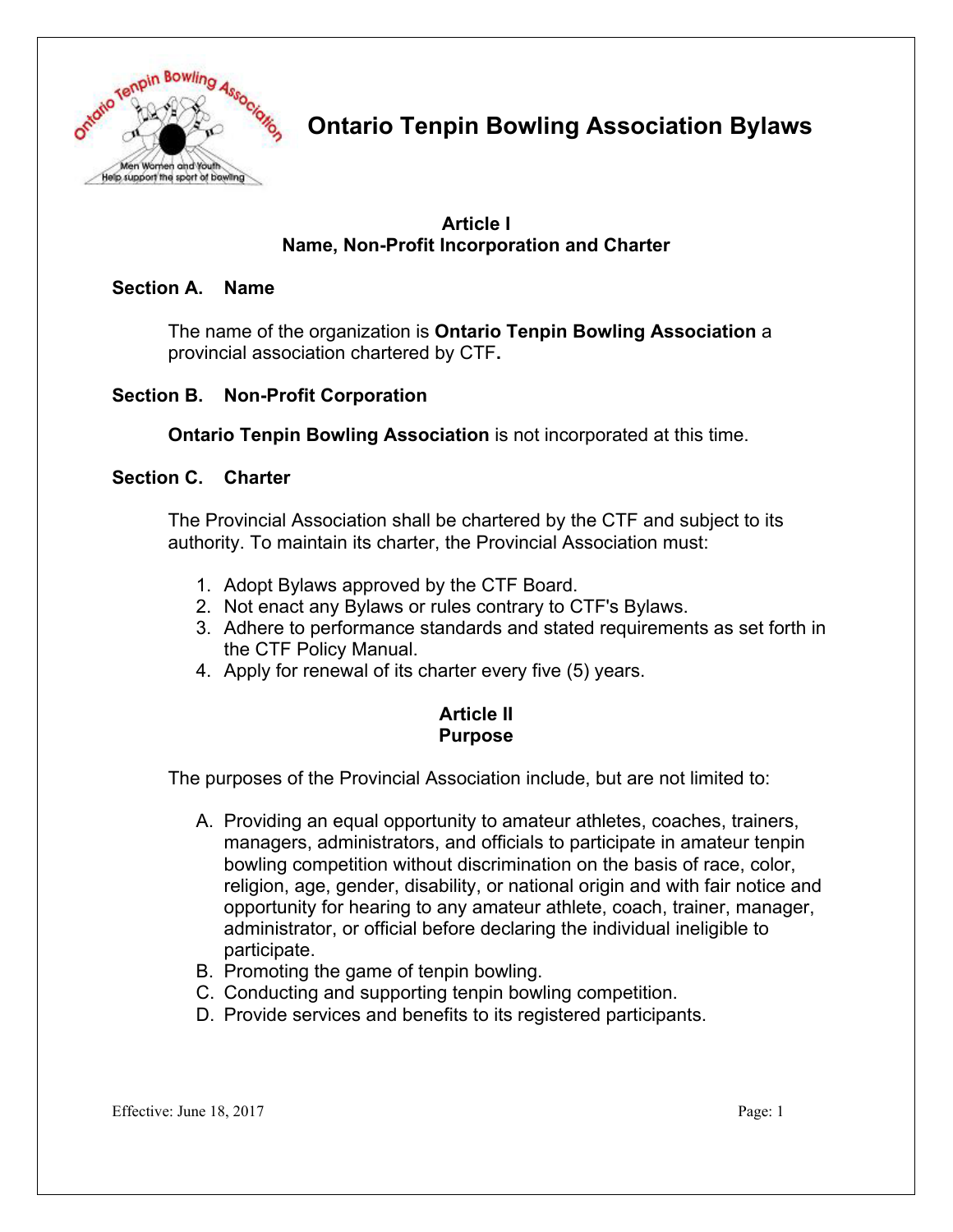

## **Article III Dues**

The Provincial Association Board, by two-thirds vote, determines if Provincial Association fees should be paid and the amount. The voting registered participants at the Annual Meeting must ratify any changes.

The Provincial Association Board may waive all or part of the Provincial Association fees for:

- A. Registered participants of other CTF provincial associations if that association has a reciprocal agreement with the provincial association
- B. Other groups, such as, seniors, etc., as determined by the Provincial Association Board

#### **Article IV Provincial Association Board of Directors – Management**

## **Section A. Provincial Association Board Composition, Authority and Duties**

The management and governance of the Provincial Association is vested in the Provincial Association Board. The number of Directors is 23. The Provincial Association Board determines the maximum number of Directors. The Provincial Association Board shall not engage in any act of conflict of interest.

- Each Local Association (0-800 Members) is eligible to have a director on the Provincial Board.
- Associations with 801-1300 registered participants are eligible to have two directors.
- Associations with 1301-1800 registered participants are eligible to have three directors
- Associations with 1801+ registered participants are eligible to have four directors.

The Provincial Association Board's duties include but are not limited to:

- 1. Enforcing the bylaws.
- 2. Complying with the CTF Policy Manual and adhering to the performance standards and stated requirements as set forth in the CTF Policy Manual.
- 3. Conducting provincial tournaments for its registered participants.

Effective: June 18, 2017 Page: 2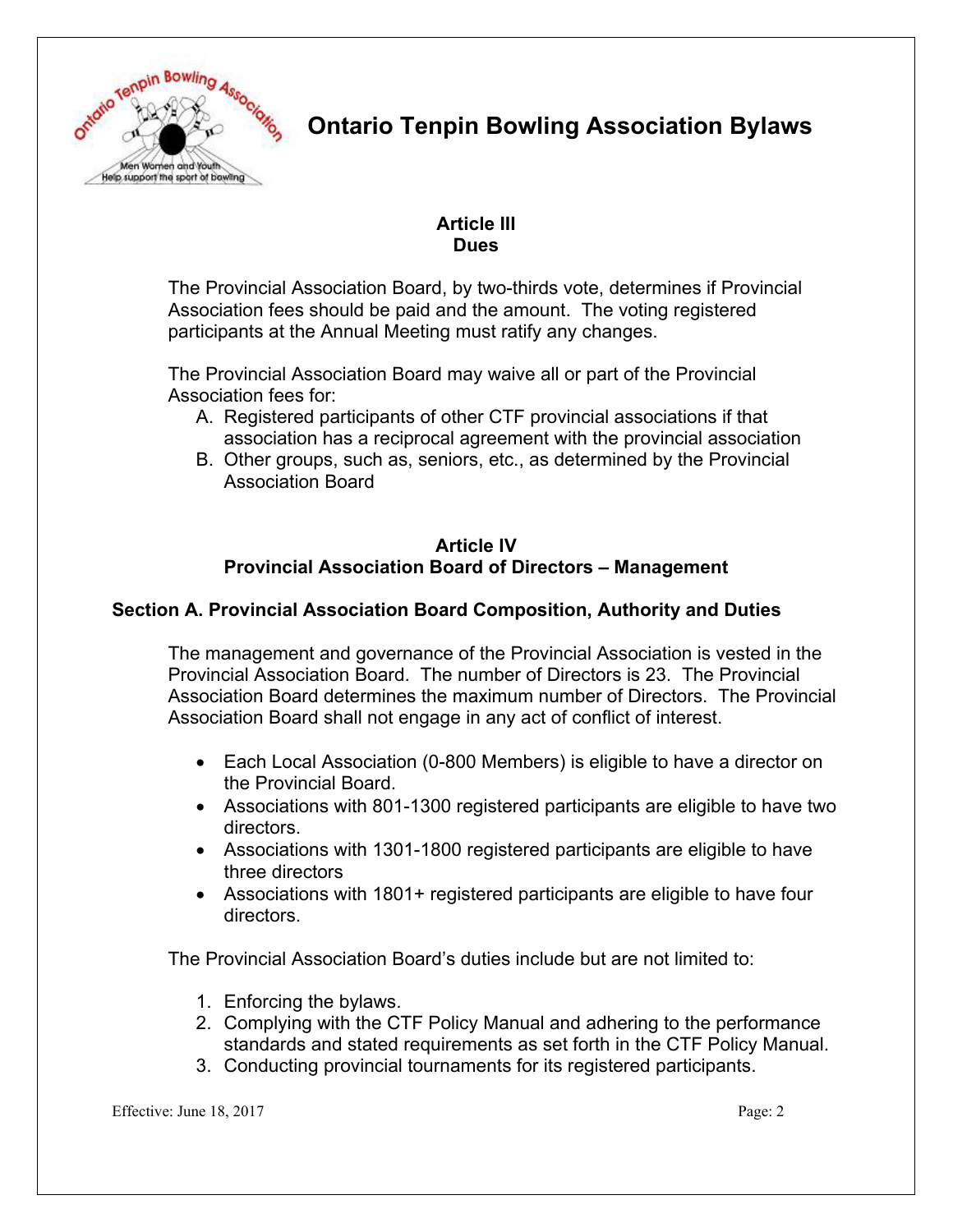

## **4. Board of Directors – Management – Con't**

- 5. Providing education, training, evaluations, recognition and other services as established by the CTF.
- 6. Implementing all CTF programs.
- 7. Electing the officers of the Provincial Association.
- 8. Employing/selecting and evaluating performance of the Association Manager.
- 9. Manage sport funding received from Provincial Government agencies.

## **Section B. Eligibility**

Candidates for the Provincial Association Board must be:

- 1. A registered participants in good standing of the Ontario Tenpin Bowling Association and the local Association they represent at the time of election and throughout their term.
- 2. Elected or appointed without discrimination on the basis of race, colour, religion, age, gender, disability, or national origin, other than the minimum age of eighteen years.
- 3. Collectively be reasonably representative of males and females.

A maximum of three (3) tenpin bowling centre proprietors may serve on the Provincial Association Board at one time. A proprietor is an individual who is the owner, partner, or corporate officer of a tenpin bowling centre or group of tenpin bowling centres. Excluded from the definition of proprietor is an individual who owns 25% or less of the equity shares, or who is inactive in the management of the tenpin bowling centre and remains so during their term as Director.

#### **Section C. Election of Directors**

Directors are elected by a majority vote of the Board of Directors and delegates present and voting at a properly noticed meeting at which a quorum is present, from:

- 1. A slate provided by the Nominating Committee.
- 2. Nominations from the floor. Qualifications must accompany the nomination (in writing/e-mail) from the floor at least twenty-four (24) hours prior to the opening of the annual meeting and be read by the nomination committee chair.

Mail and proxy voting are prohibited.

Effective: June 18, 2017 Page: 3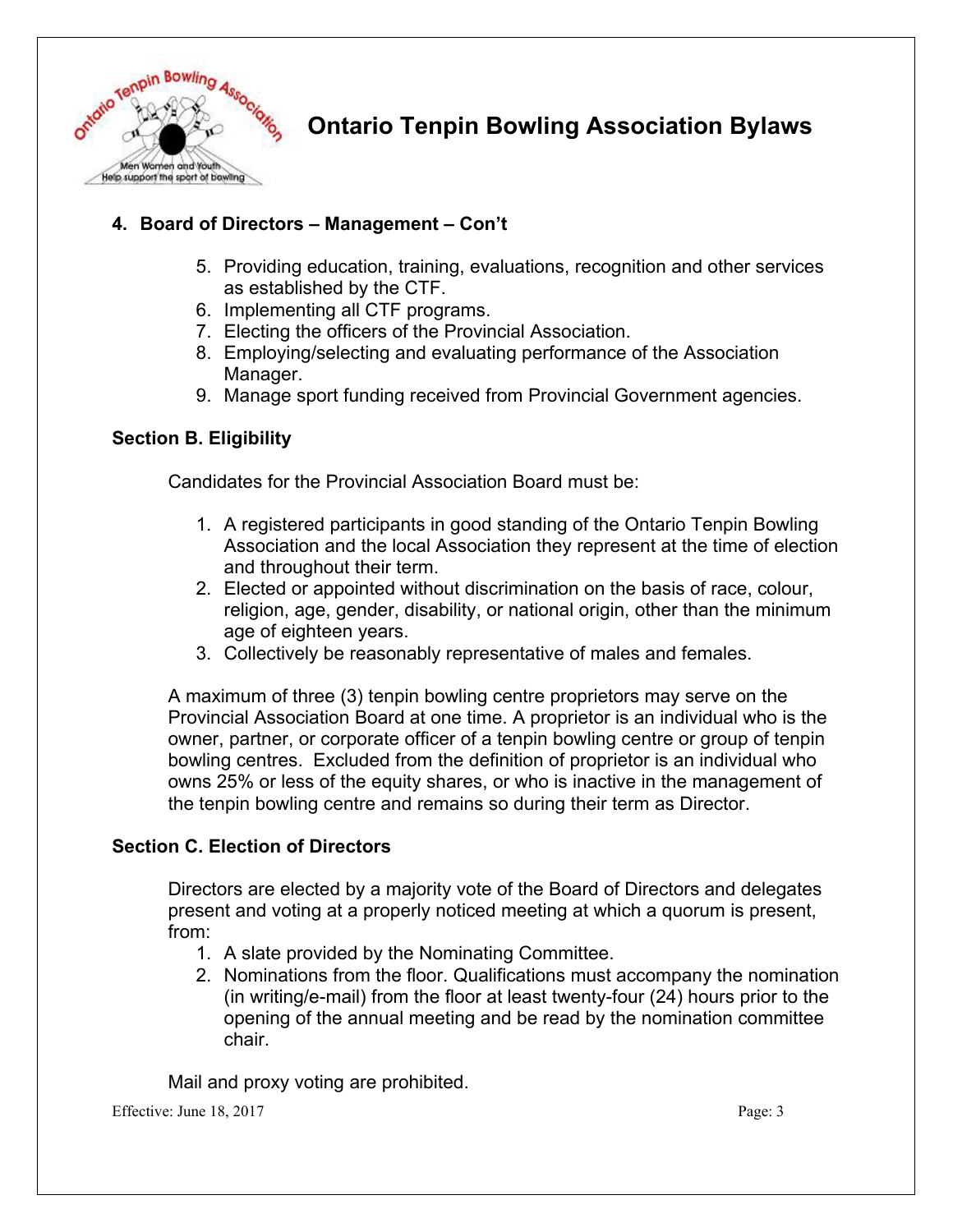

## **Board of Directors – Management – Con't**

#### **Section D. Term**

The term for Directors is 3 years and the maximum number of terms is not limited. The Provincial Association Board determines the number of years in one term and the number of terms allowed.

Even Years 11 Directors will be elected. Odd Years 12 Directors will be elected.

#### **Section E. Resignation, Removal, and Vacancies**

- 1. **Resignation.** A Provincial Association Board member may resign from the Provincial Association Board by providing written notice of resignation to the President or, in the case of the President, to the Provincial Association Board
- 2. **Removal for Ineligibility.** A Provincial Association Board member who is no longer eligible to serve on the Provincial Association Board shall be removed by a majority vote of the delegates at a properly noticed Annual General Meeting when a quorum is present.
- 3. **Removal for Cause.** When a Provincial Association Board member is accused in writing of failure to properly perform the duties of their office or otherwise engaging in improper or unfair activities or conduct, the Provincial Association Board may conduct a hearing following the Removal Procedures in the Suspension and Reinstatement Chapter. An appeal may be filed within 15 days of the removal. Two-thirds written consent of the full Provincial Association Board is required to seek re-election and/or re-appointment to the Provincial Association Board.
- 4. **Vacancies.** The President, with Provincial Association Board approval, shall fill vacancies in Director positions for the remainder of the term. The Provincial Association Board shall fill vacancies in officer positions.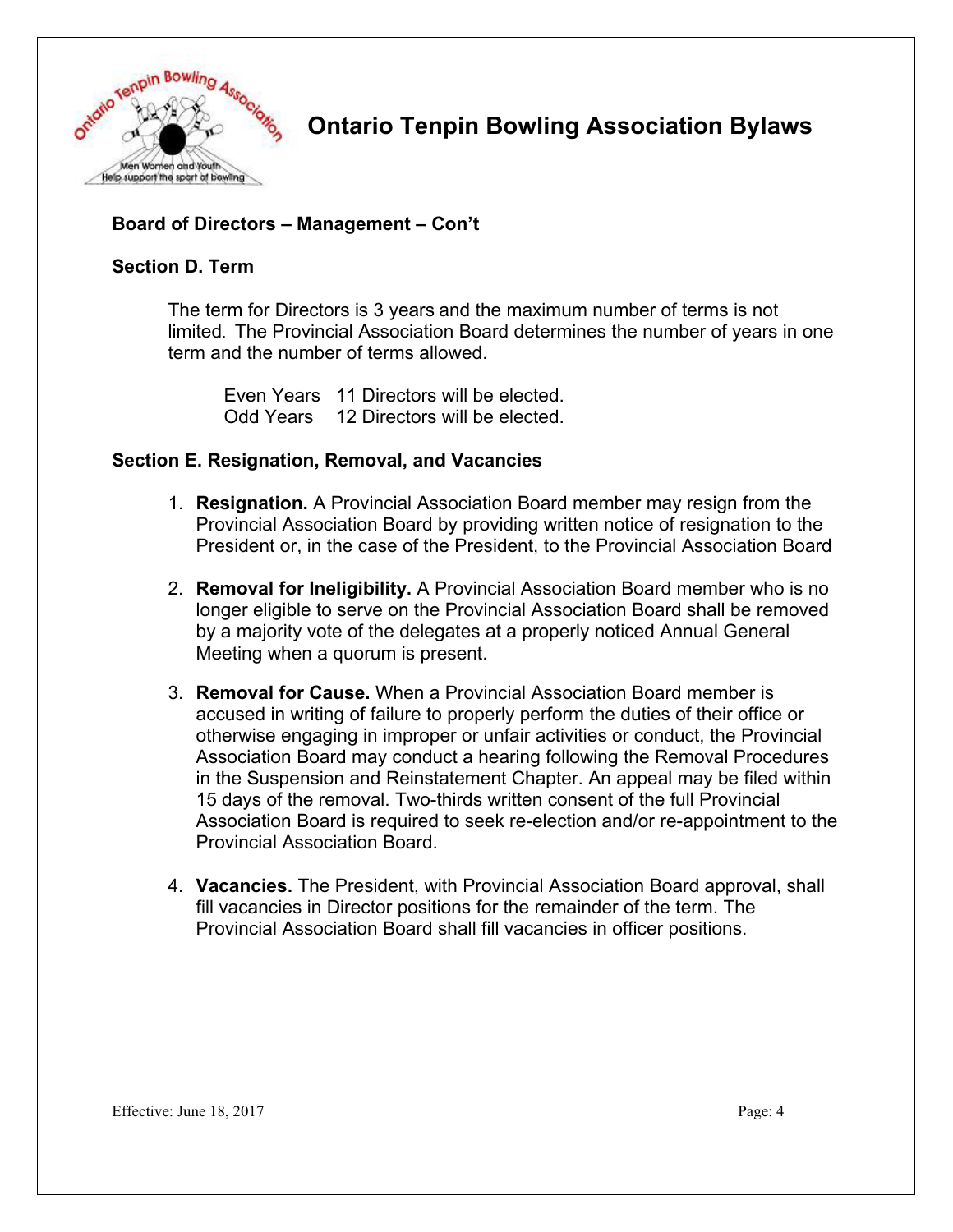

## **Section F: Life Members (Jun 11, 2005)**

The delegates by a majority vote at a properly noticed meeting at which a quorum is present may honour a member, or members, by granting a CTF Provincial Association Life Member status with benefits and/or requirements that they deem appropriate. A CTF Provincial Life Member may attend Board and Annual Meetings but as a Life Member he/she will be allowed voice only.

### **Article V Officers**

## **Section A. President, 1st Vice President, and 2nd Vice President**

The officers of this Provincial Association shall include a President, 1<sup>st</sup> Vice President and a 2<sup>nd</sup> Vice President, who must be serving as Directors of the Provincial Association at the time of election.

#### **Section B. Association Manager**

The Association Manager shall act as the ex officio non-voting Secretary/Treasurer of the Provincial Association Board or such other officer designation as required by law and determined by the Provincial Association Board. This individual will have voice.

#### **Section C. Election**

The Provincial Association Board shall elect all officers except the Association Manager.

The Board shall elect the President and  $2<sup>nd</sup>$  Vice President in the even years and the 1<sup>st</sup> Vice President in the odd vears.

#### **Section D. Term**

The term for elected officers is 3 years, except the Association Manager, and the maximum number of terms is not limited. The Provincial Association Board determines the number of years in one term and the number of terms allowed.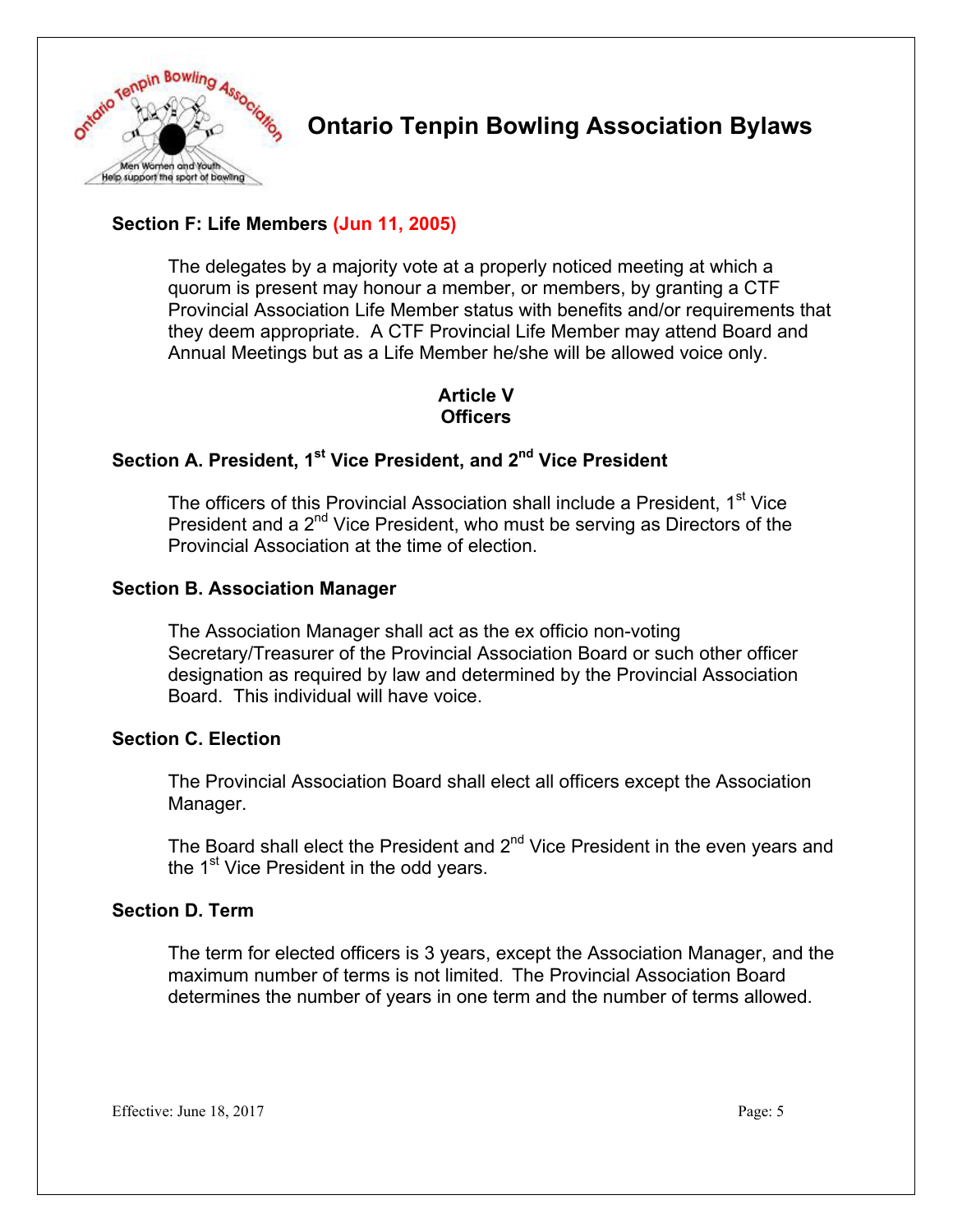

## **Officers – Con't**

## **Section E. Authority and Duties**

## **1. President**

- (a.) Presides at Meetings of the Members and Provincial Association Board meetings.
- (b.) Acts as spokesperson for the Provincial Association.
- (c.) Appoints Committees, except nominating, with Provincial Association Board approval.
	- *Note:* All Committees must have at least one Provincial Association Board member and may have any number of Non- Provincial Association Board members to ensure diversity.
- (d.) Serves as the liaison to the Provincial proprietors' association, if applicable.
- (e.) This individual must have signing authority.

## **2. Vice Presidents**

## **1st Vice President**

- (a.) Presides at Meetings of the Members and Provincial Association Board meetings when the President is absent.
- (b.) Performs other duties as prescribed by the Provincial Association Board or requested by the President.

## **2nd Vice President**

- (a.) Presides at Meetings of the Members and Provincial Association Board meetings when the President and 1<sup>st</sup> Vice President are absent.
- (b.) Performs other duties as prescribed by the Provincial Association Board or requested by the President.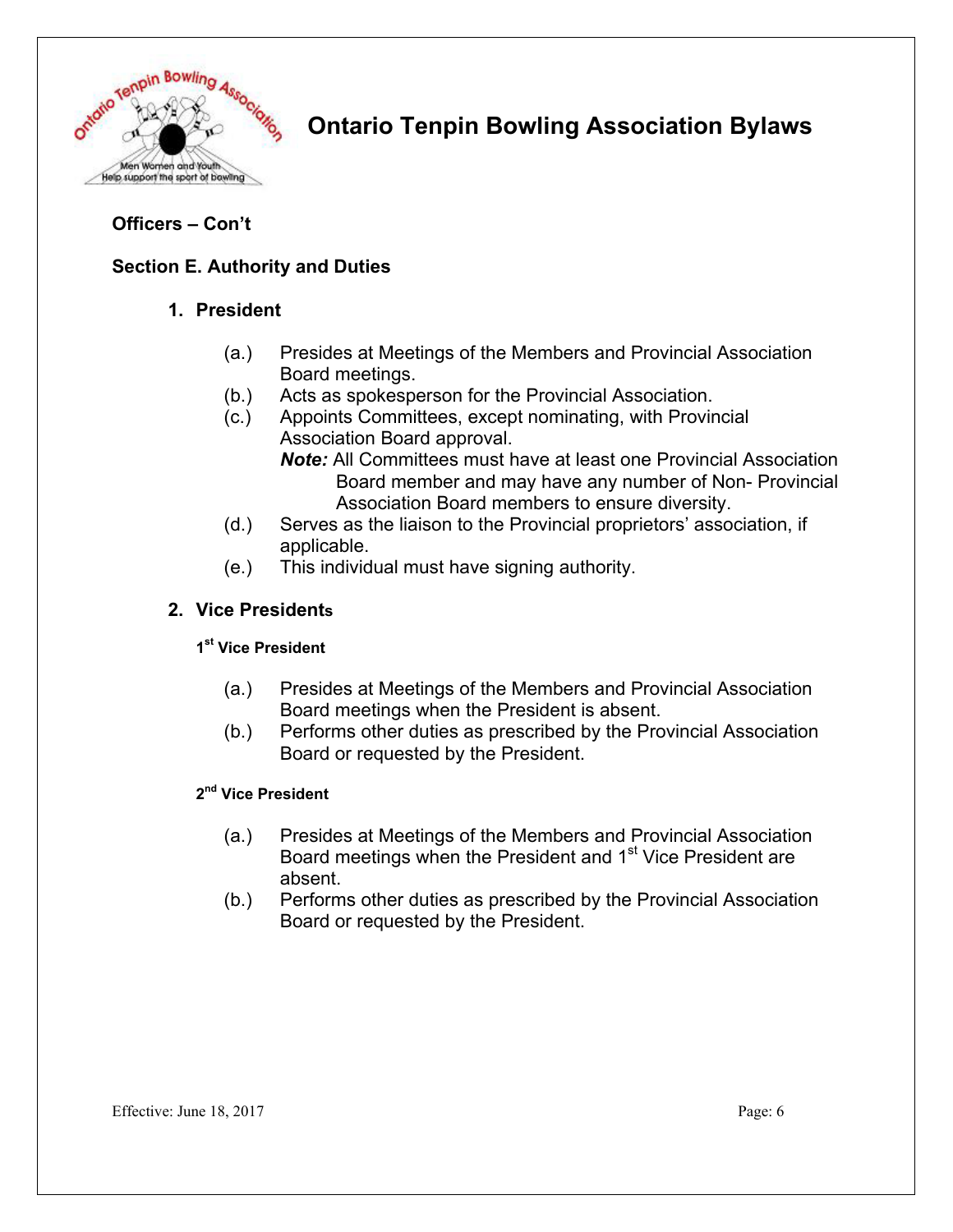

## **Section E. Authority and Duties – Con't**

#### **3. Association Manager.**

- (a.) Accountable to the Provincial Association Board.
- (b.) Responsible for implementation of CTF performance standards.
- (c.) Minutes & Distribution
- A printed or electronic copy of the board meeting minutes shall be provided to each board member within 30 days after the board meeting.
- A printed or electronic copy of the annual general meeting minutes shall be provided to each board member and local association manager within 90 days after the annual general meeting.
- Printed copies of the previous annual general meeting minutes will be available for all delegates at the meeting.
- (d.) Reports.
- Detailed annual financial report.
- Detailed minutes of previous meetings.
- Committee/board Reports.
- Record of all registered particpants.
- (e.) Shall act as the ex officio non-voting Secretary/Treasurer of the Provincial Association Board or other designation as required by law and determined by the Provincial Association Board. This individual will have voice.
- (f.) Responsible for other duties as prescribed by the Provincial Association Board and in the CTF and Ontario Tenpin Bowling Association Policy Manuals.
- (g.) This individual must have signing authority.

## **4. Signing Authority**

All expenditures must be by cheque and must be signed by any two authorized signatures (President, or Vice President, or Association Manager).

Committee managed expenditures must be made by cheque and must be signed by any two authorized signatures of that committee.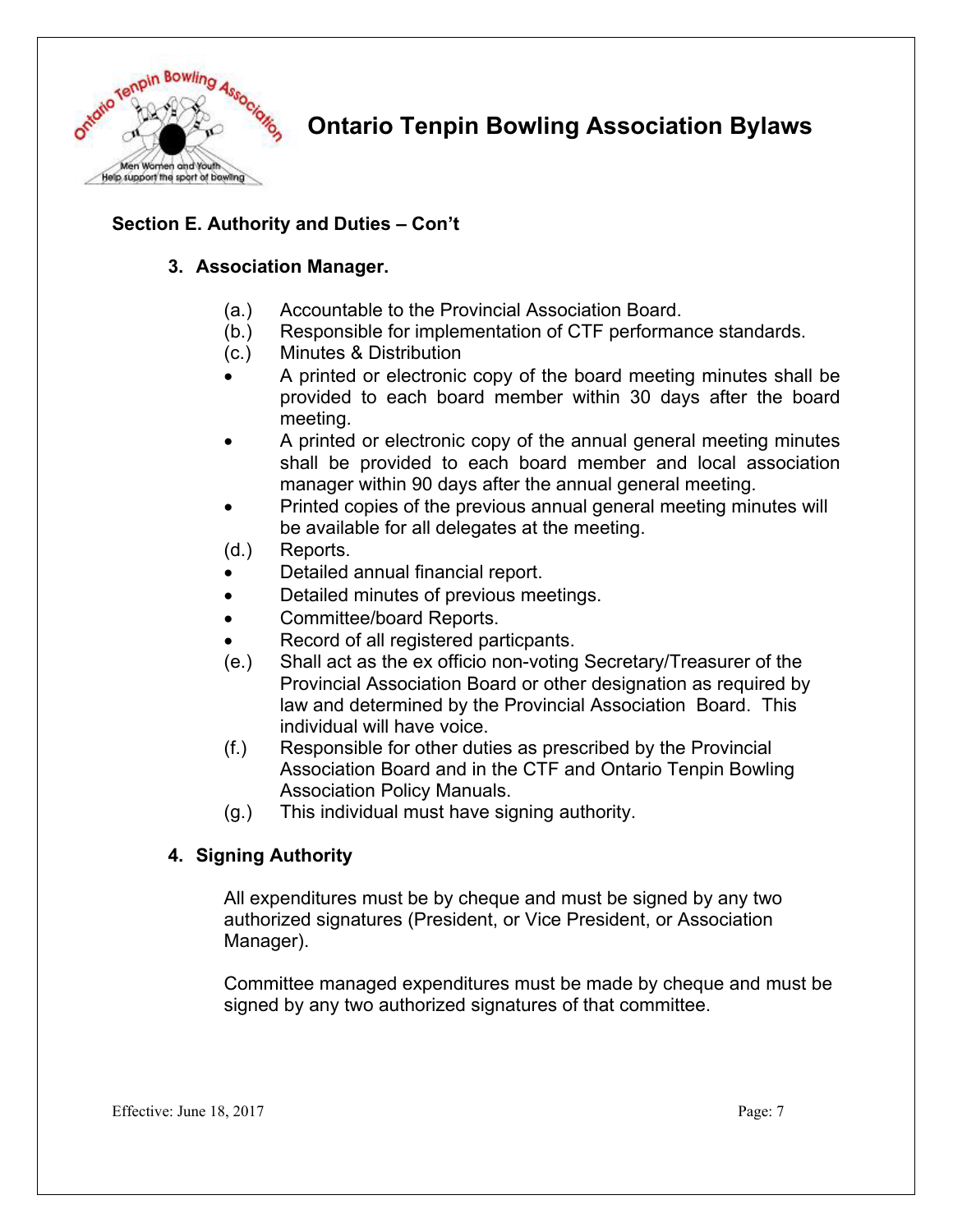

## **Article VI Meetings**

## **Section A. Annual Meeting**

An annual meeting of Provincial Association delegates shall be held at a time and place approved by the Provincial Association Board. Attendance is open to all Provincial Association registered participants.

1. **Delegates.** "Delegates" are defined as members, 18 years of age or older and elected by chartered local associations. The number of delegates a local association is entitled to is as follows:

One delegate per 800 members or major part thereof, based on the previous season's membership. Each association is entitled to at least one delegate.

Delegate credentials are forwarded to the Provincial Association at least sixty (60) days prior to the start of the annual meeting. A local association is not eligible to send delegates if it is declared delinquent or the CTF has revoked its charter.

*Note:* A local association that has not processed dues for the current season shall be considered delinquent.

2. **Voting and Speaking.** Only Delegates, voting officers and Directors of the Provincial Association Board may vote. Other Provincial Association registered participants may address the annual meeting but may not vote.

Life members that are not delegates have VOICE only.

- 3. **Delegate Responsibility.** Delegates shall elect the Directors to the Provincial Association Board and a delegate and an alternate for the CTF Annual General meeting.
- 4. **Meeting Notice.** Written/Email notice of the meeting shall be forwarded to the Provincial Association Board and delegates, which should be at least thirty (21) days prior to the annual meeting.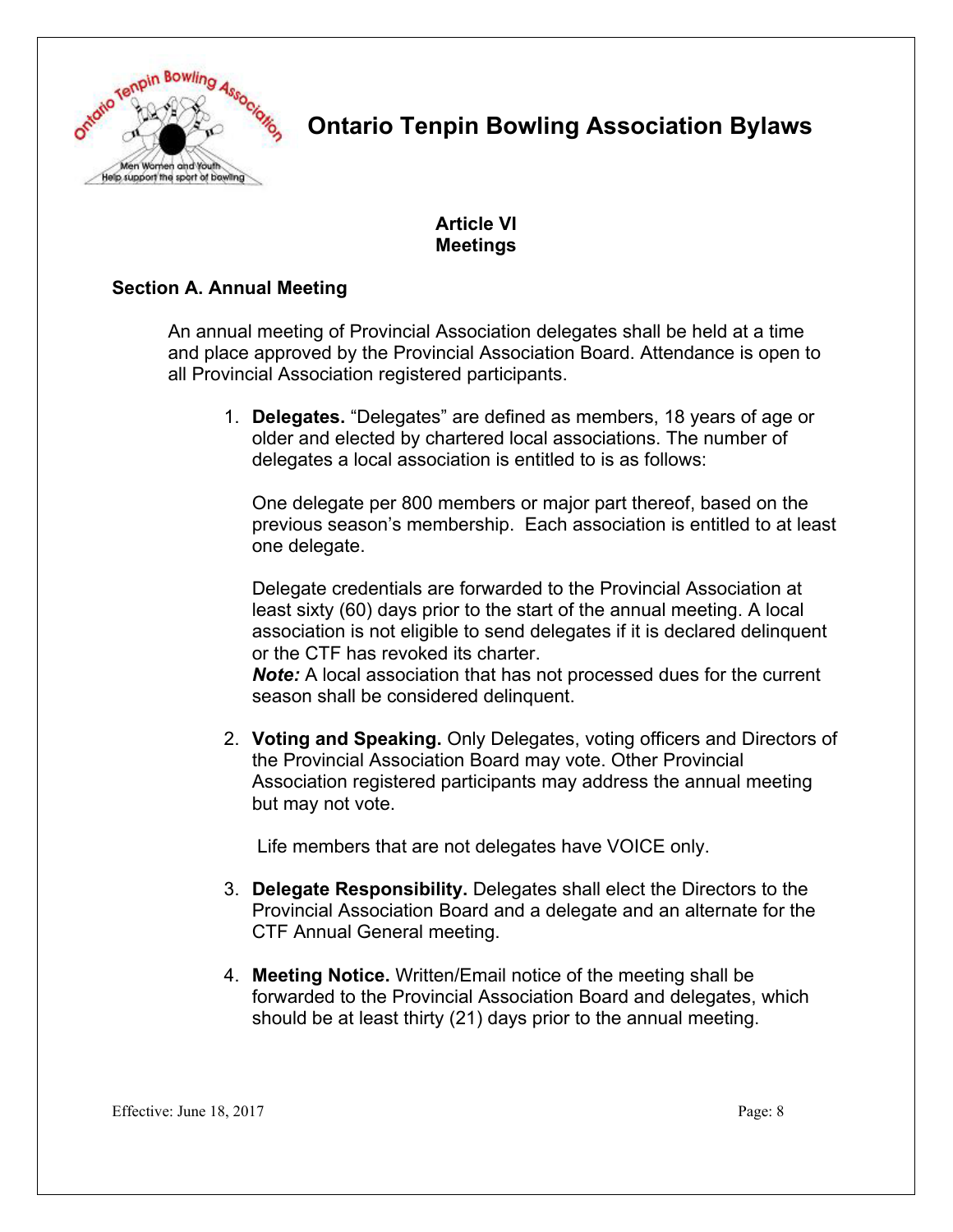

## **Section A. Annual Meeting – Con't**

- 5. **Quorum.** A majority of delegates (50% + 1 of the number of delegates names received in writing/e-mail by the association manager 60 days before the meeting) constitutes a quorum for the transaction of business.
- 6. **Action.** The vote of a majority of the Delegates, Provincial Officers and Directors of this Provincial Association present and voting, when a quorum has been established, is required to take action, unless otherwise provided by law or these Bylaws.

#### **Section B. Provincial Association Board Meeting**

The Provincial Association Board shall meet at least twice annually. Special meetings may be held upon the request of any Provincial Association Board member if a majority of the Provincial Association Board approves.

- 1. **Notice.** Written notice for all regular and special meetings shall be forwarded to the Provincial Association Board, which should be at least 21 days prior to the meeting.
- 2. **Quorum**. 50% + 1 Provincial Association Board members constitute a quorum.
- 3. **Voting and Speaking.** Only voting officers and Directors of the Provincial Association may vote.

Life members that are not delegates have VOICE only.

4. **Action.** The vote of a majority of the Provincial Association Board of Directors present and voting, when a quorum has been established, is required to take action, unless otherwise provided by law or these Bylaws.

#### **Section C. Parliamentary Procedure**

The most recent edition of *Robert's Rules of Order, Newly Revised* shall govern all meetings.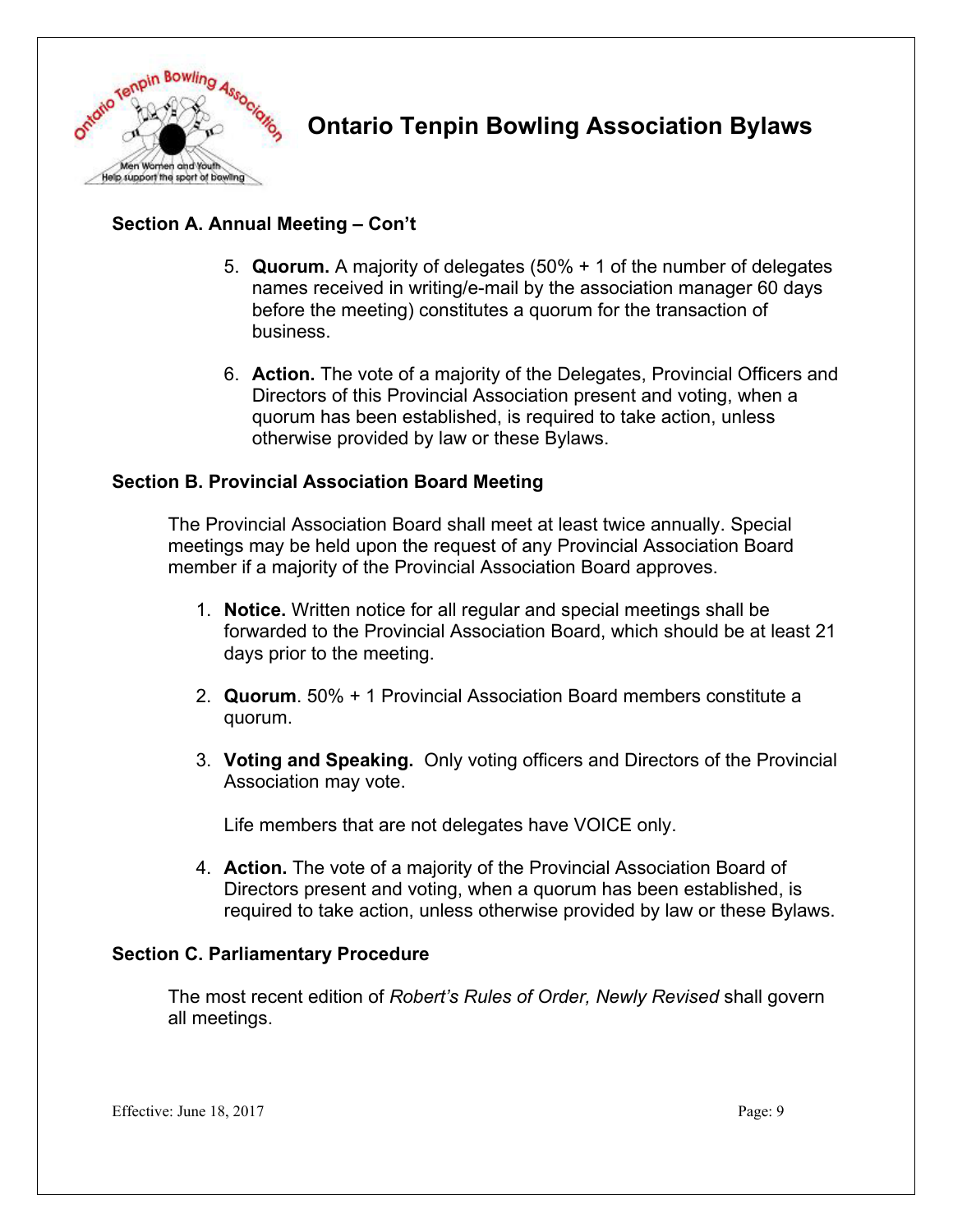

## **Article VII Committees**

### **Section A. Standing Committees**

The Provincial Association shall have the following Standing Committees: Nominating, Finance, Youth, Government Liaison and Legislative.

- 1. **Nominating Committee.** The Nomination Committee reviews candidates and prepares slates for Provincial Association Board, delegate and alternate positions and publicizes criteria and procedures for the elected Provincial Association Board.
- 2. **Finance Committee.** The Finance Committee is responsible for reviewing and monitoring the annual budget and other financial matters including an annual financial audit.
- 3. **Youth Committee.** The Youth Committee is responsible for monitoring, promoting and reviewing youth programs conducted by the Provincial Association.

In addition this committee will manage non-dues revenues raised through Youth Programs, Youth Scholarships, and etcetera.

4. **Legislative Committee.** The Committee may submit proposed amendments and should review all submitted proposed amendments.

#### **Section B. Other Committees**

The President may establish other committees, with Provincial Association Board approval.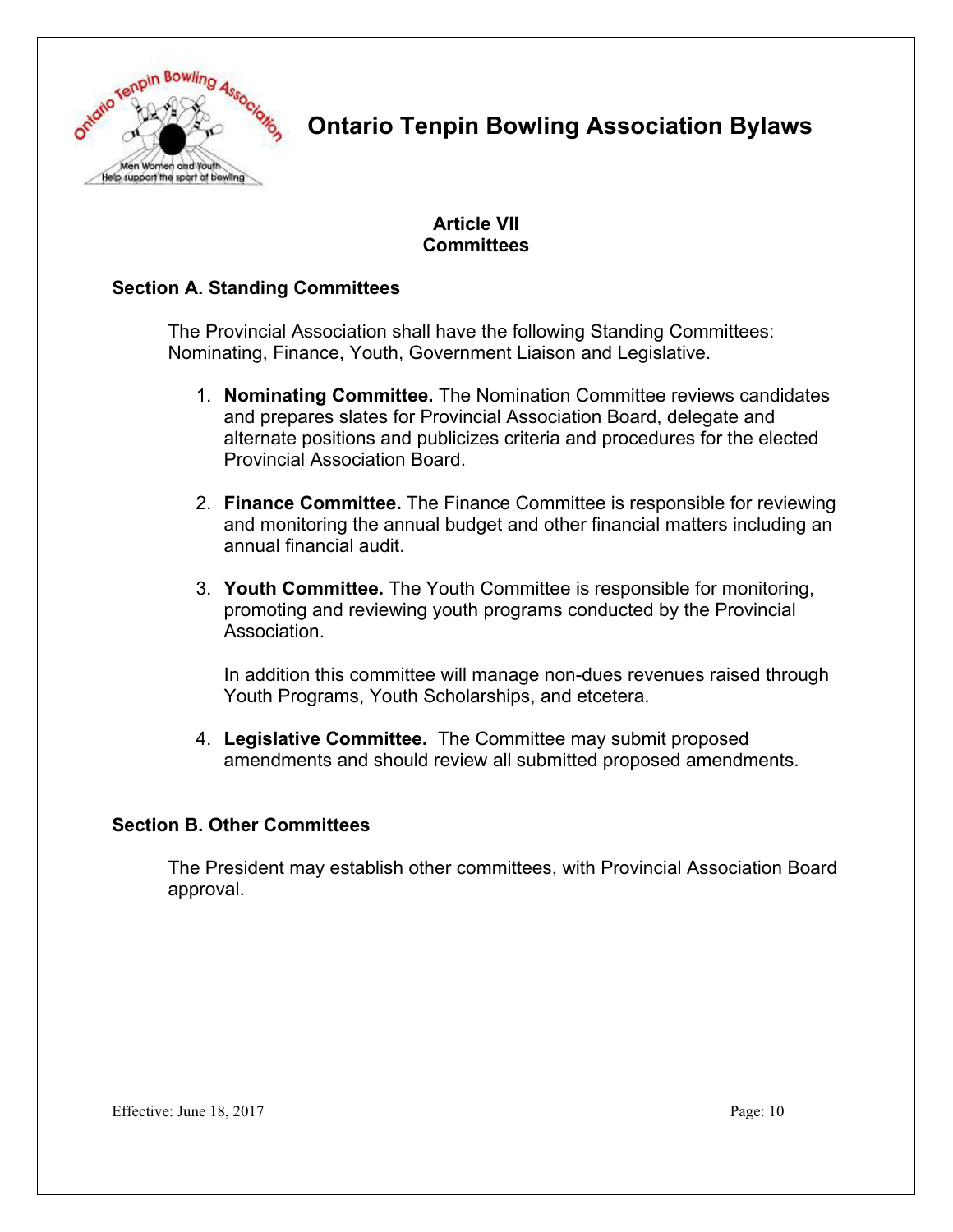

#### **Article VIII Delegate and Alternate to CTF Annual Meeting**

A delegate and alternate are elected at the Provincial Association Annual Meeting by majority vote of those delegates present and voting provided a quorum is present. The election is to be held not less than six (6) months prior to the CTF Annual General Meeting at which they will represent the Provincial Association.

## **Section A. Eligibility.**

Appointees and nominees must be:

- 1. At least eighteen (18) years of age
- 2. A member in good standing of the Provincial Association at the time of election and throughout their term.

A member is not eligible to be a Delegate or Alternate if they have been elected a delegate or alternate to represent another local or provincial Association. In the event that neither the elected Delegate nor Alternate is able to attend the CTF Annual Meeting, the OTBA Board of Directors will have the authority to appoint a Delegate to represent this body at the CTF Annual Meeting.

## **Section B. Election.**

A delegate and alternate serve for one year, beginning August 1, and is elected by:

- 1. A slate provided by the Nominating Committee.
- 2. Nominations from the floor. Delegate qualifications must be submitted to the Nominating Committee at least twenty-four (24) hours prior to the opening of the annual meeting.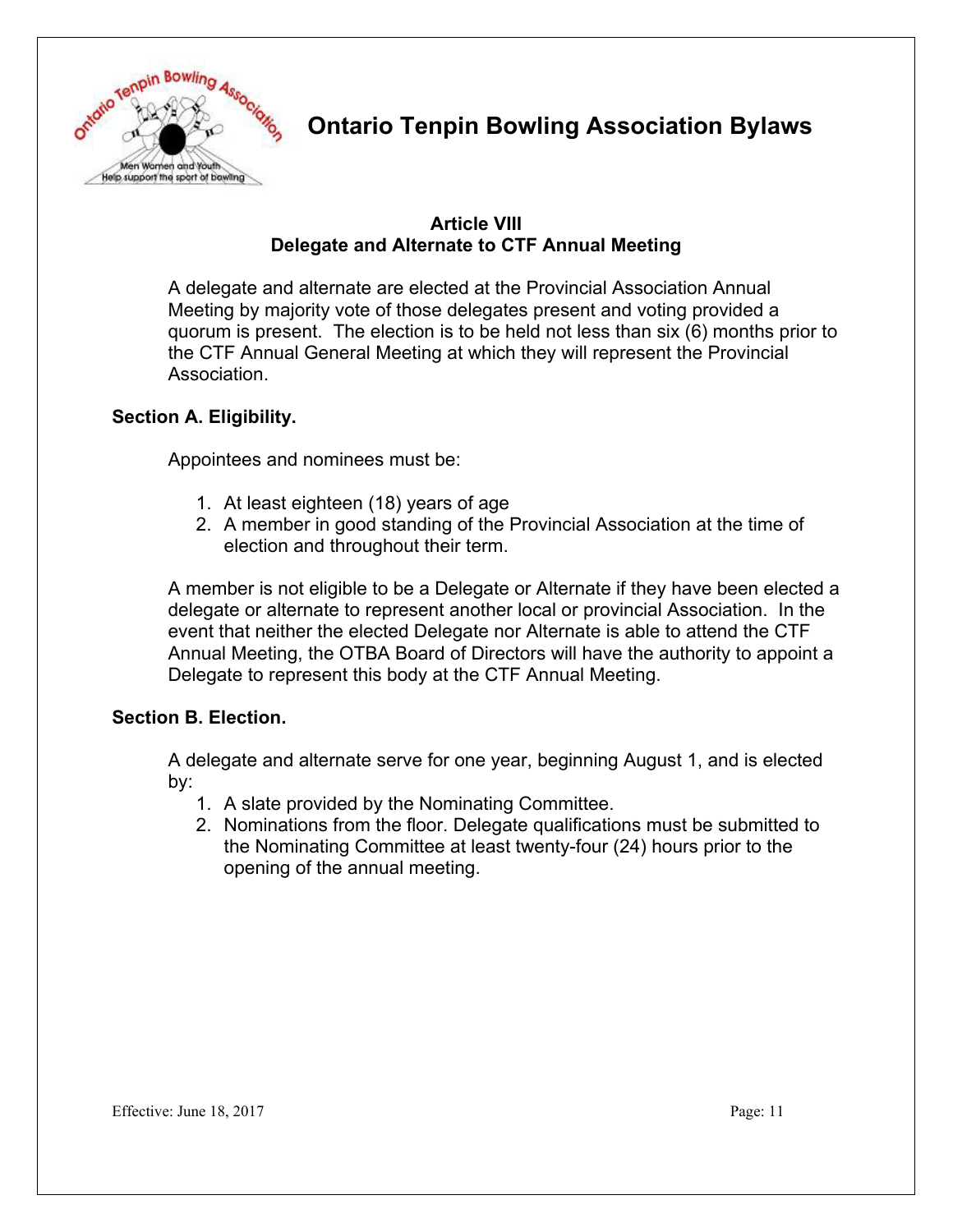

## **Article IX Amendments**

## **Section A. Authority**

The Provincial Association Board of Directors of the Ontario Tenpin Bowling Association, by a two-thirds vote, where a quorum is present, determines:

- 1. Name of the Provincial Association. (With CTF approval.)
- 2. If Provincial dues are necessary and the amount.
- 3. Number of Directors.
- 4. Term and term limits of Officers and Directors.
- 5. Quorum for Meetings of the Members and Provincial Association Board meetings.
- 6. Number of delegates each local association is entitled.

## **Section B. Change in Dues**

Notification of any change in dues and the reason for the change, will be forwarded, in writing/e-mail to each local association within 15 days of the decision and will be reported at the next delegate meeting.

#### **Section C. Amendments to Bylaws**

Any CTF registered participant in good standing may submit proposed aments in writing/email to the Association Manager at least ninety (90) days prior to the next board meeting at which the proposal is to be considered.

Notification of any change in bylaws, and the reason for the change, will be forwarded, in writing/e-mail to each local association after CTF has approved said changes.

Changes approved at the CTF National Board Meeting applicable to these bylaws are made automatically without action by the Provincial Association Board.

## **Section D. Effective Date**

All amendments are effective August 1, following adoption, unless otherwise specified when adopted.

Effective: June 18, 2017 Page: 12